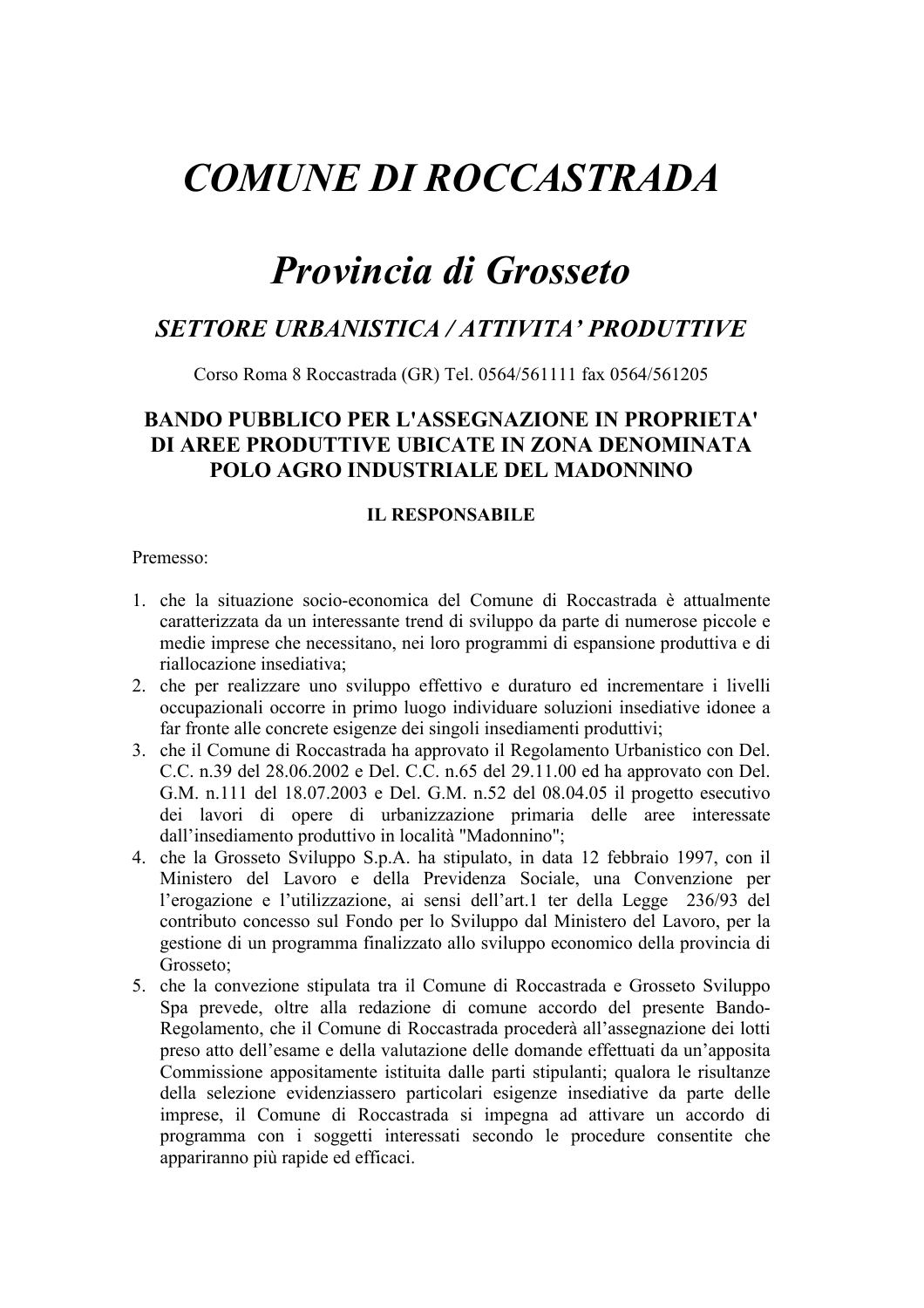- Visto l'art. 6 del Regolamento Comunale per l'assegnazione e la gestione delle  $\mathbf{L}^{\mathrm{eff}}$ aree comprese nei P.I.P., approvato con deliberazione C.C. n. 66 del 29.11.2000;
- Visto il vigente Regolamento Urbanistico, approvato con deliberazione C.C.  $\mathcal{L}^{\text{max}}$ n.39 del 28.06.2002;
- Vista la delibera della Giunta Municipale n. 106 del 09.06.2005 relativa all'approvazione del presente bando;
- Vista la delibera della Giunta Municipale n. 105 del 09.06.2005 relativa alla  $\Delta \phi$ determinazione di quantità, qualità e prezzo di cessione aree ex art. 141 L.131/1983 per l'anno 2005;

#### **AVVISA**

che è indetto un bando pubblico per l'assegnazione in proprietà delle seguenti aree produttive ubicate nell'insediamento denominato "IL MADONNINO" del Comune di Roccastrada e censite al Catasto Terreni del Comune stesso, così come individuate nella planimetria allegata al progetto esecutivo delle opere di urbanizzazione primaria di cui alla Del. G.M. n.111 del 18.07.2003 e Del. G.M. n.52 del 08.04.05, secondo la tabella di seguito riportata :

| LOTTO N.    | SUPERFICIE INDICATIVA MQ. |
|-------------|---------------------------|
|             | 12.687                    |
| ↑           | 11.984                    |
| 3           | 10.057                    |
| 4           | 10.005                    |
| 5           | 12.411                    |
| 6           | 13.190                    |
|             | 10.119                    |
| 8           | 10.016                    |
| $\mathbf Q$ | 10.137                    |
| 10          | 15.075                    |
| 11          | 15.089                    |
| 12          | 10.000                    |
| 13          | 10.099                    |

Le superfici dei lotti potranno registrare lievi variazioni, in aumento o in diminuzione secondo le risultanze del frazionamento catastale.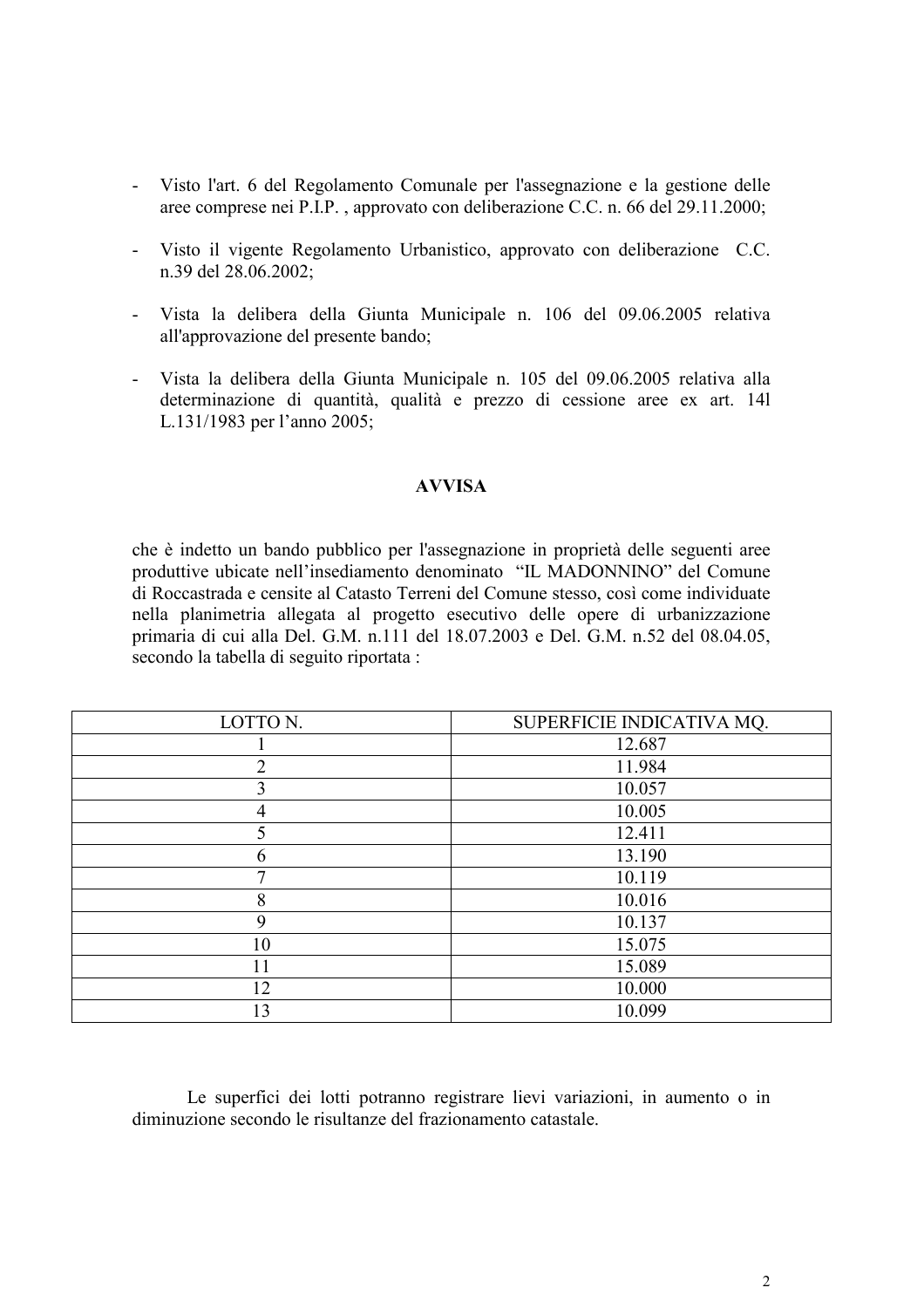#### **ART. 1**

I parametri edilizi e urbanistici sono quelli delle norme tecniche di attuazione del vigente Regolamento Urbanistico, con riferimento all'art.32 lett.f) ed alla Variante Urbanistica di cui alla Del CC n 65 del 29 11 2000 e cioè

| - Superficie minima dei lotti                                        | ma | 10.000 |
|----------------------------------------------------------------------|----|--------|
| - rapporto di copertura                                              |    | 50%    |
| - altezza massima                                                    | ml | 10,00  |
| - (particolari impianti tecnologici potranno superare questo limite) |    |        |
| - distanza dalla strade                                              | ml | 10,00  |
| - distanza dai confini                                               | ml | 5,00   |
| - distanza dai fabbricati                                            | ml | 10,00  |

#### **ART. 2**

Le suddette aree sono sottoposte ai vincoli e alle limitazioni riportate dalle vigenti normative statali, regionali e comunali; per ogni lotto è consentita la realizzazione di alloggi di servizio della superficie massima, così come definita dal Regolamento Urbanistico vigente, di mg. 120 in misura proporzionale alla superficie assegnata secondo la seguente tabulazione:

| da 1 a 3 lotti  | 1 alloggio                                                |
|-----------------|-----------------------------------------------------------|
| da 4 a 13 lotti | 1 alloggio ogni due lotti fino ad un massimo di 3 alloggi |

#### **ART.3**

Le aree in assegnazione sono cedibili alle attività artigianali, industriali e commerciali. A queste ultime è riservata una quota pari al 30% dell'intera superficie, la quale, laddove non fosse completamente esaurita dalle richieste, verrà comunque assegnata a soggetti esercenti le altre attività stesse.

Ai sensi dell'art. 14 del vigente Regolamento comunale per l'assegnazione e la gestione delle aree P.I.P., l'immobile edificato e l'area sulla quale insiste potranno essere alienati dall'assegnatario del lotto solo dopo che siano trascorsi 5 (cinque) anni dalla data dell'attestazione dell'agibilità del fabbricato. Per lo stesso periodo l'opificio, o parte di esso, non potrà esser locato o comunque concesso in godimento a terzi, con la sola esclusione dell'ipotesi di cui all'ultimo comma del successivo articolo 8

#### $ART.4$

Il prezzo di dette aree dovrà essere interamente versato al momento della stipula del contratto o, in alternativa e previa istanza di parte motivata ed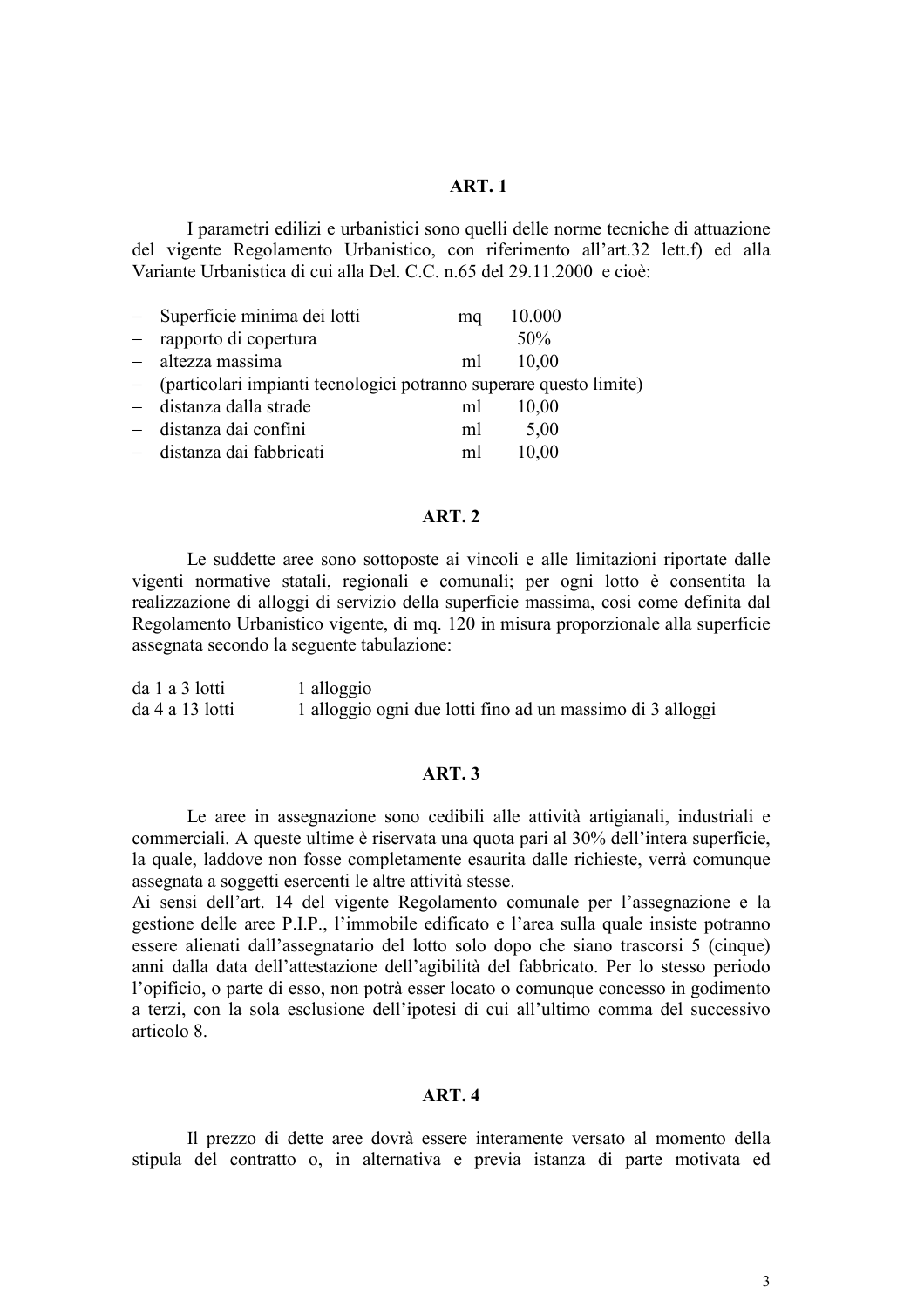analiticamente documentata, dilazionato fino a un massimo di dodici mesi con l'aggiunta degli interessi corrispondenti all'interesse legale. In tale ultimo caso la ditta istante è tenuta a presentare idonea garanzia fidejussoria secondo le modalità indicate dall'Amministrazione.

Tale prezzo, determinato con deliberazione della Giunta Municipale n. 105 del 09.06.2005, non è soggetto ad IVA e, al netto del contributo ministeriale di cui alla L. 236/93 art. 1 Ter., pari al 60% delle opere di urbanizzazione primaria, ammonta ad un totale di:

## EURO 24,60 A MO

salvo conguaglio nella misura massima del 3% da determinarsi al completamento dei lavori di urbanizzazione medesimi.

Per le assegnazioni effettuate successivamente al 31.12.2005 il prezzo a Mq. delle aree è determinato annualmente con la prevista deliberazione della Giunta Municipale.

#### **ART.5**

A garanzia del conseguimento degli obiettivi rispetto ai quali è finalizzato l'intervento ed in forza dei quali sono definiti i requisiti dei progetti e delle imprese. queste ultime dovranno obbligarsi e dichiarare, come regolamentato dagli articoli successivi, ad assumere unità lavorative ulteriori rispetto a quelle occupate al momento della presentazione della domanda, non provenienti da altre imprese comunque collegate a quella della richiedente, ed a mantenerle occupate per almeno cinque anni.

L'inizio dell'attività produttiva non potrà essere differito oltre 120 (centoventi) giorni dalla data della conseguita agibilità dell'opificio.

Il numero delle nuove assunzioni richieste sarà proporzionato alla superficie del lotto di cui si domanda l'assegnazione e le assunzioni stesse dovranno esser effettuate secondo gli impegni temporali sottoscritti dall'impresa.

Il numero minimo delle unità di nuova occupazione è calcolato sulla base di un coefficiente moltiplicatore della superficie del lotto pari a 1 (una) unità lavorativa per ogni 1.000 mq. di superficie. L'eventuale numero decimale risultante dal calcolo è arrotondato, per difetto, alla cifra intera inferiore.

Nel caso in cui il richiedente acquisti più di un lotto (pari a 10.000 mq.) l'occupazione minima da rispettare per i lotti successivi al primo dovrà essere pari ad 1 (una) unità per ogni 5.000 mq. di terreno.

In caso di inadempimento dell'obbligo di cui ai comma precedenti sarà convenuta la corresponsione di una penale, da parte dell'impresa inadempiente ed a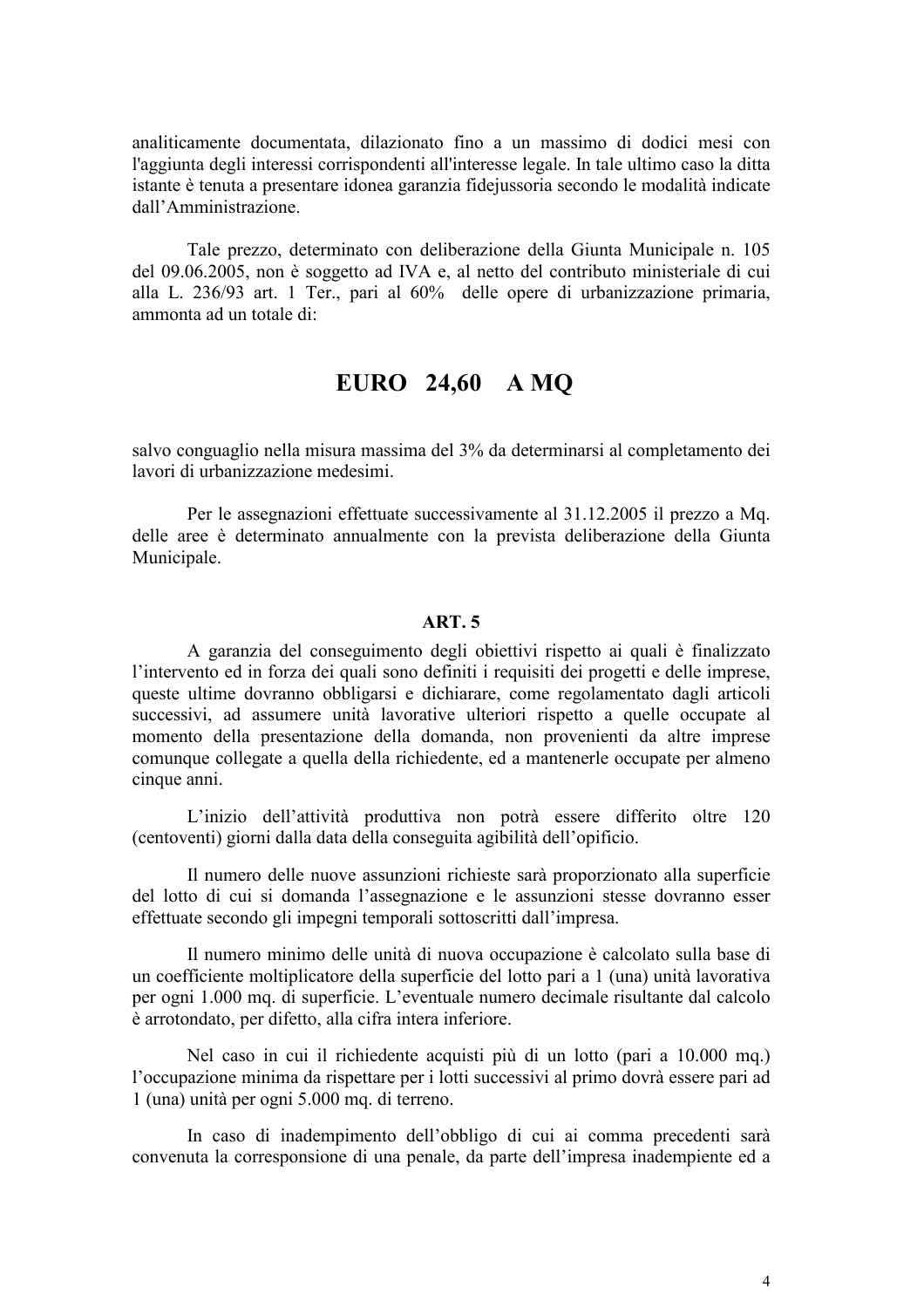favore del Comune di Roccastrada, nella misura di 13.000.00 (tredicimila/00) Euro per ciascuna delle unità non assunte rispetto agli impegni presi in sede di presentazione della domanda.

Il pagamento della penalità dovrà esser garantito per un importo massimo di 13,00 (tredici) Euro per ogni metro quadrato di superficie del lotto assegnato, da fideiussione, a prima richiesta, bancaria od assicurativa, della validità di un quinquennio decorrente dalla data di inizio dell'attività produttiva; fideiussione da consegnarsi all'Amministrazione Comunale contestualmente alla stipula del contratto di compravendita del terreno.

Per richieste superiori ai 10.000 mg. la garanzia fideiussoria, per la maggiore occupazione (1 unità per 5.000 mg.), dovrà essere incrementata di Euro 13.000,00 (tredicimila/00) per addetto.

#### $ART.6$

1. Il contratto di compravendita prevederà:

- a. nel caso che venga richiesto il pagamento dilazionato del prezzo di cui sopra, l'obbligo a carico dell'assegnatario di garantire tale dilazione di pagamento con idonea garanzia fideiussoria;
- b. la condizione risolutiva della alienazione o locazione, anche finanziaria, a terzi prima del quinquennio di cui al precedente articolo tre, ad eccezione dell'inotesi di cui all'ultimo comma del successivo articolo 8: la condizione risolutiva del mancato rispetto dei termini di cui al successivo articolo 10;
- c. la ripetibilità dei danni, o dei maggiori danni subiti in ogni caso di risoluzione del contratto o di inadempienza alle obbligazioni assunte, indipendentemente dalla previsione dell'obbligo di corresponsione di una penale.

Le spese di rogito e ogni altra connessa saranno a totale carico degli assegnatari.

#### **ART. 7**

Ogni impresa che intenda ottenere in assegnazione un lotto ricadente nell'area compresa nell'insediamento produttivo denominato "Il Madonnino" dovrà far pervenire in duplice copia la propria domanda all'Amministrazione Comunale di Roccastrada.

La domanda compresi gli allegati, in duplice copia (originale più una copia), per la proposta della prima graduatoria, deve essere inoltrata entro e non oltre 60 (sessanta) giorni dalla data di pubblicazione del presente avviso sul B.U.R.T.

Le domande pervenute successivamente alla scadenza di tale termine verranno valutate con la formazione di una nuova graduatoria aggiornata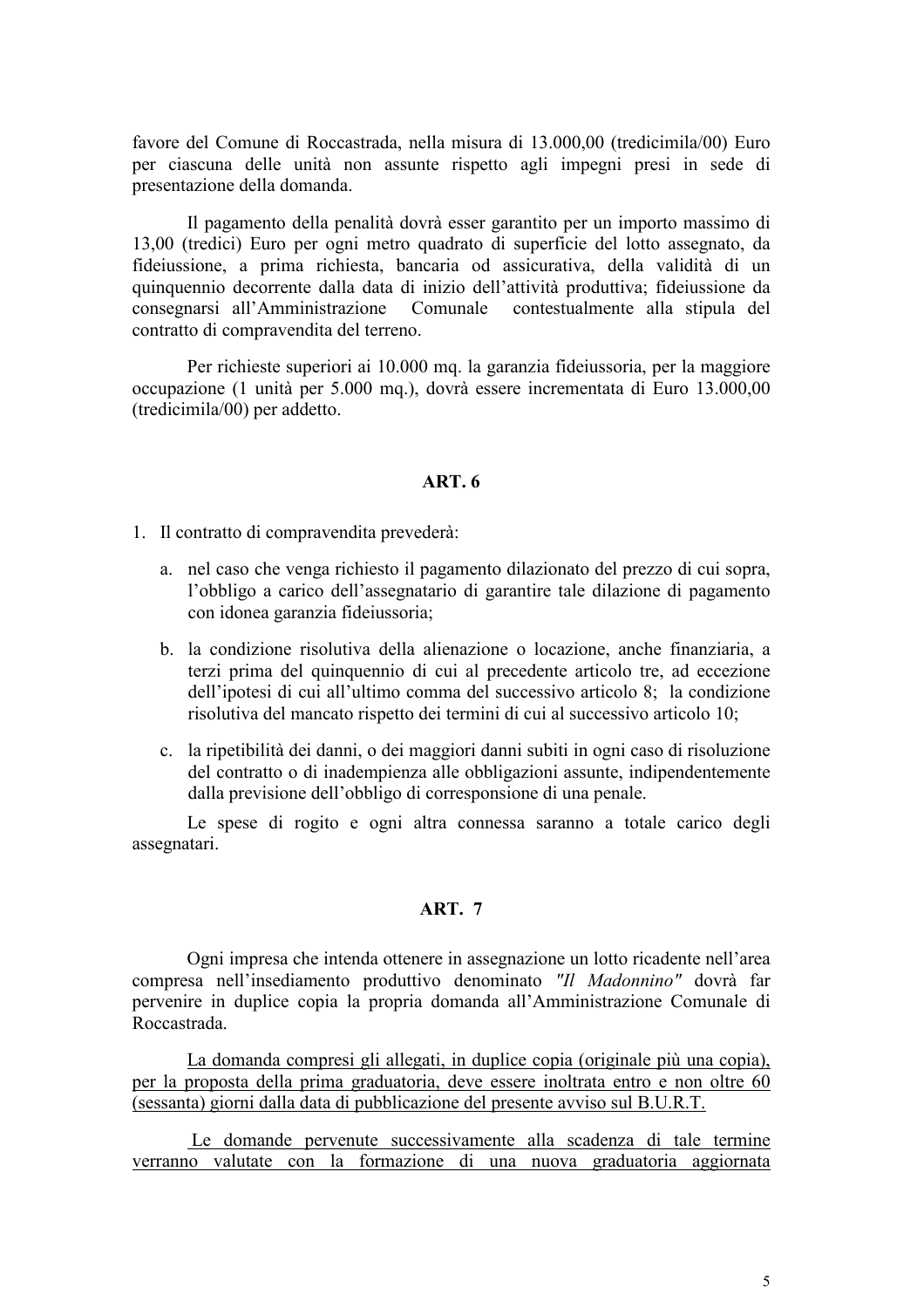#### mensilmente fino all'esaurimento dei lotti disponibili.

Le domande presentate e le documentazioni dovranno pervenire, a mezzo raccomandata del servizio postale, ovvero mediante agenzia di recapito autorizzata e dovranno essere sottoscritte dal legale rappresentante della Ditta, indirizzandole a: Comune di Roccastrada - Settore Urbanistica / Attività Produttive - Corso Roma, 8 -58036 Roccastrada (GR). E' altresì facoltà dei concorrenti la consegna a mano dei plichi, dalle ore 8.00 alle ore 13.00 dei giorni feriali, escluso il sabato, all'ufficio protocollo sito in Roccastrada (GR) - Corso Roma 8, che ne rilascerà apposita ricevuta.

I plichi devono essere, a pena di esclusione, idoneamente sigillati con ceralacca, controfirmati sui lembi di chiusura, e devono recare all'esterno - oltre all'intestazione del mittente e all'indirizzo dello stesso - le indicazioni relative all'oggetto del bando.

Il recapito tempestivo dei plichi rimane ad esclusivo rischio dei mittenti.

In caso di richiesta d'assegnazione di un lotto ubicato in una particolare zona dell'area industriale disponibile, gli interessati dovranno farne specifica indicazione nella domanda precisando le motivazioni a sostegno della preferenza.

La domanda dovrà contenere:

- 1. gli estremi della Ditta richiedente (ragione sociale, indirizzo, P. IVA / C.F.);
- 2. la certificazione dell'iscrizione alla Camera di Commercio;
- 3. l'indicazione della superficie richiesta, tenendo conto che ad ogni soggetto potranno essere assegnati più lotti;
- 4. il numero degli occupati risultanti dal libro paga di tutti gli addetti compreso il titolare di ditta individuale, che operino direttamente nell'attività;
- 5. il programma di sviluppo aziendale con l'ammontare dell'investimento desumibile da specifica relazione tecnica descrittiva del ciclo produttivo, del mercato di riferimento e delle prospettive di sviluppo con una analisi degli effetti ambientali dell'insediamento produttivo che tenga presente, altresì, a titolo esemplificativo:
	- a) la quantità di energia elettrica necessaria alla attività, espressa in Kwh e calcolata per un periodo di trenta giorni;
	- b) il consumo di acqua, energia elettrica e combustibile necessari e le loro forme di approvvigionamento per l'uso specifico, relativamente all'attività produttiva, calcolati per un periodo di trenta giorni;
	- c) la produzione di scarichi speciali rapportati al tipo di attività svolta:
	- d) il numero di dipendenti, specificando nel novero quelli assunti con contratto di lavoro a tempo indeterminato, per svolgere correttamente il proprio ciclo produttivo e il piano occupazionale quinquennale;
	- e) l'area necessaria per lo svolgimento dell'attività, indicando, nello specifico, il lotto secondo un dettagliato schema planimetrico;
	- f) l'ipotesi di volumetria e superficie coperta necessaria per lo svolgimento della attività<sup>-</sup>
- 6. dichiarazione di impegno alla assunzione, per lo svolgimento delle attività, di persone prevalentemente residenti nel territorio comunale di Roccastrada e limitrofo: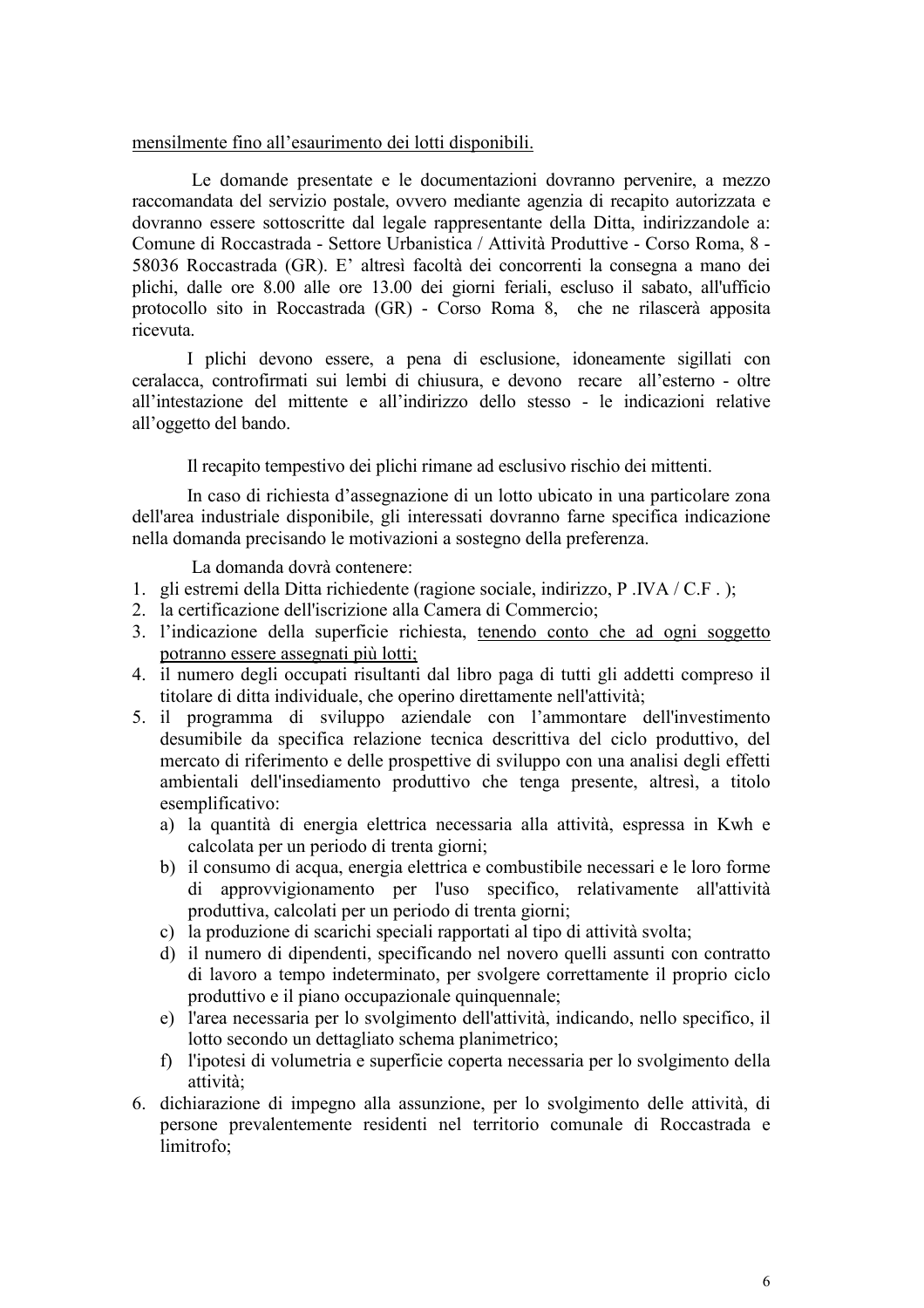- 7. dichiarazione di impegno a versare, al Comune di Roccastrada, in caso di inadempimento dell'obbligo di assunzione delle nuove unità lavorative dichiarate, la corresponsione di una penale nella misura di cui al precedente articolo 5:
- 8. perizia di tecnico abilitato attestante l'entità ed il tipo d'investimento proposto.
- 9. i questionari, debitamente ed integralmente compilati, che saranno reperibili presso la sede del Comune e/o sul sito internet dello stesso; unitamente agli stessi dovrà essere allegata alla domanda una relazione descrittiva contenente ogni dato utile alla completa valutazione della sostenibilità ambientale dell'intervento che si intende realizzare: nella relazione dovrà essere fatto specifico riferimento alle materie prime impiegate nel processo produttivo, alle emissioni ed immissioni, agli scarichi solidi e liquidi, alla rumorosità, alle polveri agli odori; il parere negativo dei competenti Uffici del Comune determina automaticamente l'esclusione della domanda.
- 10. ove ne ricorrano i presupposti, la relazione dello stato attuale degli ambienti in cui la Ditta opera al momento della domanda, evidenziando:
	- a) l'eventuale incompatibilità con le realizzazioni previste dal vigente strumento urbanistico:
	- b) l'impossibilità di adeguamento della struttura alla legislazione in materia ambientale, di igiene e di sicurezza, dimostrata da atti amministrativi di pubbliche autorità o da perizie giurate di tecnici abilitati iscritti agli albi professionali:
	- c) il numero di dipendenti per svolgere l'attuale ciclo produttivo, specificando la tipologia del contratto di lavoro;
	- d) la difficoltà costituita dall'attività svolta relativamente al traffico urbano, attestata dal competente Comando di Polizia Municipale;
	- e) la presenza nei confronti della Ditta di provvedimento definitivo, emesso da Autorità competenti, di chiusura dell'attività, sfratto esecutivo non dovuto a morosità, stato degli ambienti certificato dalla A.S.L., difficoltà relativa al traffico urbano attestata dall'Ufficio Polizia Municipale competente.

#### ART. 8

Le richieste di assegnazione di lotti e la documentazione relativa, con particolare riferimento alle dichiarazioni e/o alle documentazioni di cui ai punti dal numero 1 al numero 9 del precedente articolo 7, non pervenute nei termini e difformi da quanto stabilito nel presente bando, incomplete e irregolari, comportano automaticamente l'esclusione dalla gara.

Alla richiesta dovrà essere allegata l'autocertificazione, resa ai sensi della L.15/1968 e successive modificazioni, del legale rappresentante della Ditta relativa alla capacità, della Ditta stessa, a contrarre con la Pubblica Amministrazione, nonché ogni altro documento comprovante stati e fatti dichiarati nella stessa domanda.

Le imprese già esistenti nella provincia di Grosseto che chiedessero il trasferimento della propria attività nell'ambito della zona produttiva del Madonnino dovranno preliminarmente dimostrare che l'insediamento in cui operano non rende possibili programmi d'espansione produttiva, ovvero che l'insediamento stesso è divenuto incompatibile con le previsioni urbanistiche e sanitarie e che non appare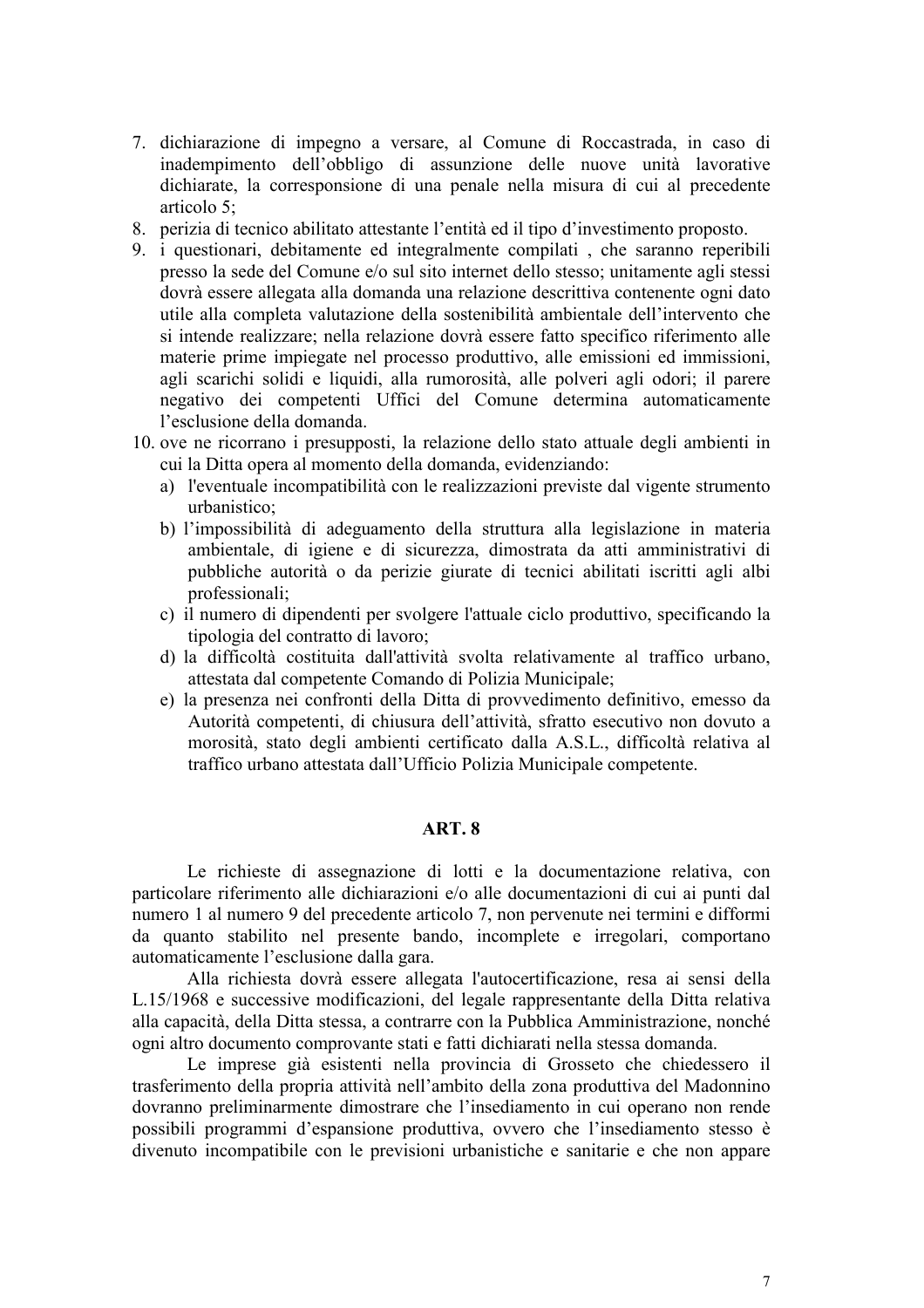utilmente adeguabile alle nuove previsioni. Tali imprese, dovranno altresì possedere i requisiti di cui al presente Bando-Regolamento e presentare dettagliato programma di sviluppo dell'attività produttiva e dell'occupazione che sarà valutato secondo le previsioni dei successivi articoli.

Le imprese potranno concorrere all'assegnazione indicando una società immobiliare o finanziaria quale futura intestataria del lotto e realizzatrice dell'intervento a condizione:

- a. che la società immobiliare o finanziaria sottoscriva la domanda d'assegnazione congiuntamente all'impresa dichiarando di aver preso conoscenza integrale del presente regolamento e di obbligarsi alle condizioni tutte da esso previste;
- b. che l'impresa e la società che risultasse assegnataria si obblighino a stipulare un contratto di locazione, anche finanziaria, dell'immobile;
- c. che, in detto contratto, l'impresa assuma l'obbligo di utilizzazione dell'immobile per un periodo non inferiore a cinque anni dalla data di agibilità dell'edificio e la società quello di non risolvere il contratto prima di tale data, se non per morosità protratta per oltre sei mesi;
- d. che la società assegnataria si obblighi, in caso di risoluzione del contratto di locazione prima del quinquennio, a concedere in locazione l'opificio, libero da persone e cose ed alle stesse condizioni del precedente contratto, ad altra impresa che il Comune indicherà nei trenta giorni successivi all'intimata risoluzione del contratto, ed a concedere in ogni caso diritto di prelazione al Comune per la locazione dell'immobile in favore di altra impresa da essa indicata nei trenta giorni successivi al pervenimento della richiesta di esercizio del diritto di prelazione;
- e. che la società si obblighi a comunicare contestualmente al Comune la risoluzione del contratto intimata all'impresa inadempiente prima del decorso del quinquennio;
- f. che la società immobiliare o finanziaria assuma tutti gli obblighi derivanti dagli articoli sei, sette ed otto del presente regolamento, escludendosi dal divieto quello della locazione nei confronti dell'impresa richiedente, o di quella subentrante alla richiedente secondo le previsioni di cui alla lettera c) che precede;
- g. che l'impresa procuri al Comune, al momento della presentazione della domanda, fideiussione, a prima richiesta, bancaria od assicurativa a garanzia dell'adempimento degli obblighi tutti alla stessa derivanti dal presente bando; il Comune si riserva il diritto di valutare l'idoneità e la sufficienza delle garanzie offerte.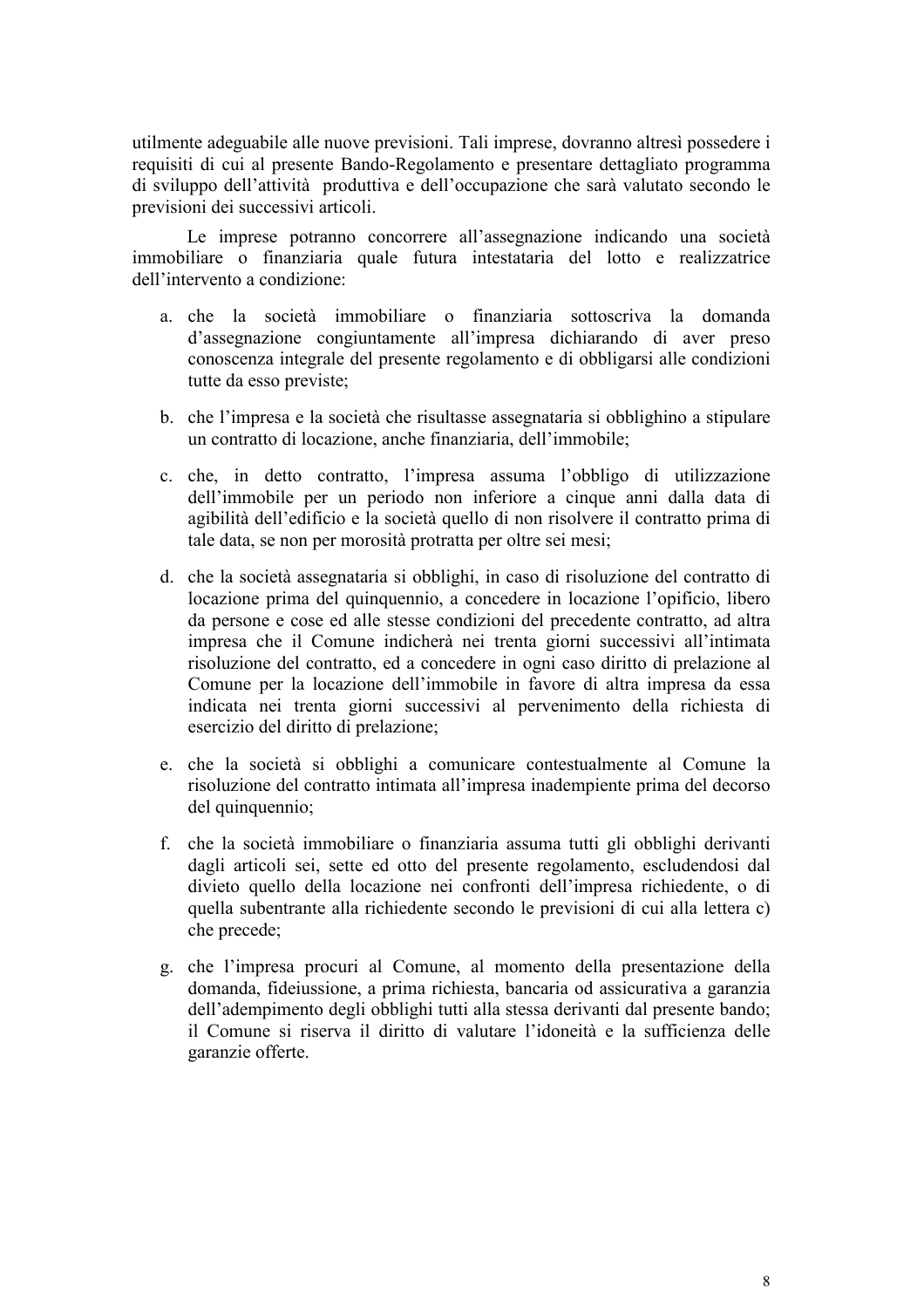#### **ART. 9**

Il contratto di cessione delle aree deve essere stipulato entro e non oltre novanta giorni dalla data di ricevimento della comunicazione da parte del soggetto beneficiario dell'assegnazione dell'area.

Entro centottanta giorni dalla data di stipula dell'atto di cui al punto precedente, l'assegnatario è tenuto a presentare istanza di permesso di costruire in conformità delle norme edilizio-urbanistiche vigenti per la zona e ad acquisirlo entro il successivo termine di un anno; i lavori oggetto del permesso di costruire dovranno essere realizzati nei termini e secondo le disposizioni della L.R.T. 3 gennaio 2005,  $n.1$ .

Il diniego in forma scritta e motivata dell'Amministrazione Comunale di Roccastrada del rilascio del permesso di costruire, determina la decadenza da ogni diritto all'assegnazione dell'area, senza che il richiedente stesso possa vantare alcuna pretesa di indennizzo di qualsivoglia natura nei confronti del Comune.

L'inosservanza dei termini di cui ai precedenti punti, per causa imputabile all'assegnatario, comporta la revoca dell'assegnazione e la risoluzione del contratto di cessione con le conseguenze previste dall'art. 15 del vigente Regolamento P.I.P.

Farà parte integrante del contratto da stipulare una convenzione contenente gli obblighi da rispettare da parte dell'assegnatario in ordine ai tempi di realizzazione dei manufatti edilizi, finalità di utilizzo dell'area, vincoli dell'immobile, servitù e, comunque, quant'altro ritenuto opportuno dall'Amministrazione Comunale  $in$ relazione alle norme contenute nel vigente Regolamento.

#### **ART. 10**

Preliminarmente le richieste presentate sono istruite, per la valutazione di ammissibilità, dai competenti Uffici del Comune di Roccastrada o da professionisti esterni da quest'ultimi all'uopo incaricati, anche al fine di valutare la congruità e sostenibilità ambientale del progetto presentato dalle ditte, rispetto alle caratteristiche dell'area richiesta e del territorio.

L'eventuale parere di non ammissibilità è motivato e riguarda essenzialmente la valutazione della documentazione tecnica presentata dalla ditta a corredo della richiesta in particolare della relazione e del requisito della sostenibilità ambientale dei proposti insediamenti produttivi.

Successivamente, per le ditte ammesse, la Commissione, composta da n.7 membri, di cui n.3 rappresentanti nominati dal Comune, n.1 dalla Grosseto Sviluppo S.p.A. e n.3 dalle Associazioni di categoria, in base alla stima dei criteri selettivi. come di seguito indicati, formulerà una proposta di graduatoria da sottoporre all'Amministrazione Comunale alla quale compete la decisione definitiva sull'ammissibilità e sulla graduatoria.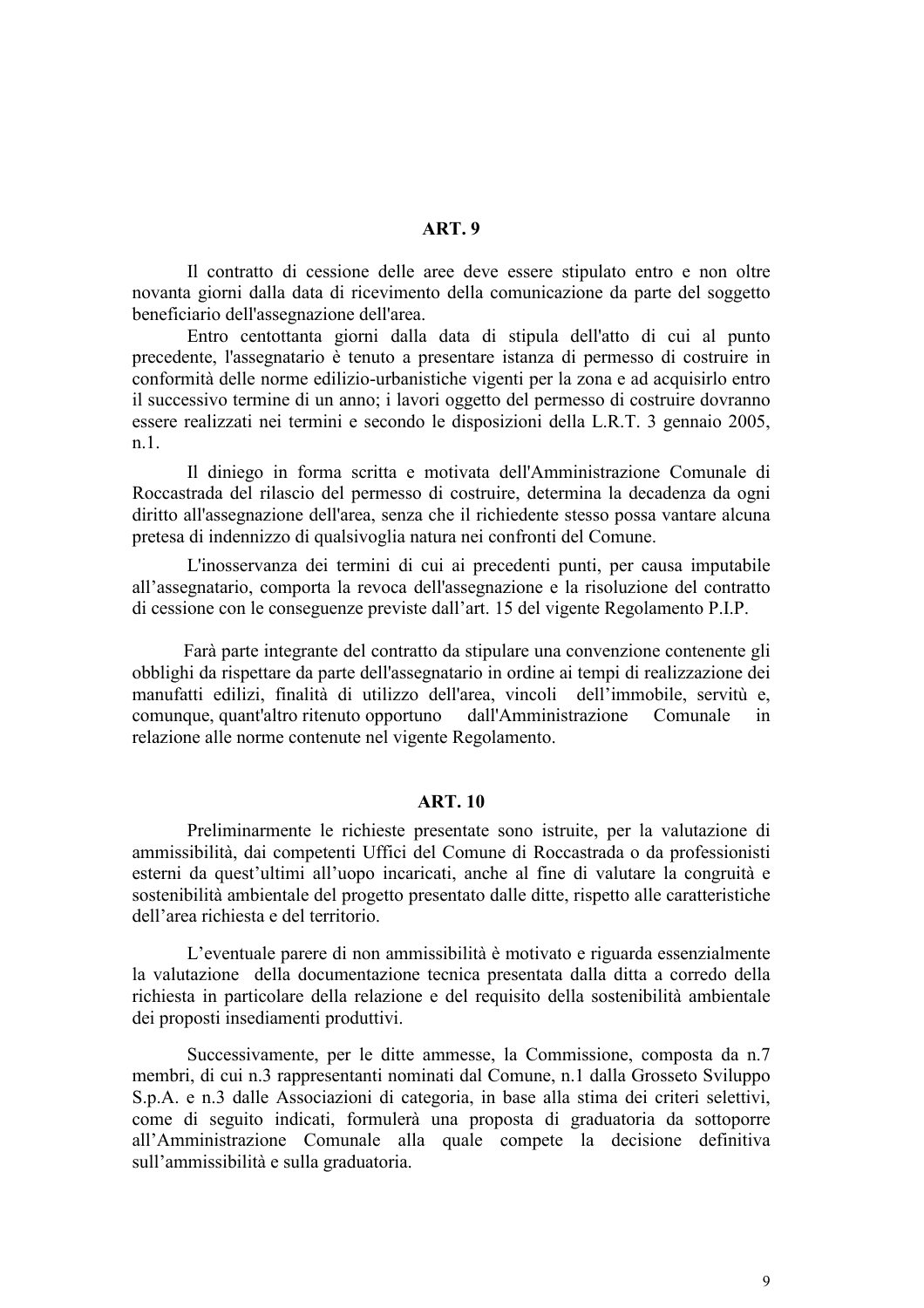Per formulare la proposta di graduatoria la Commissione disporrà dei seguenti criteri:

- a. per la valutazione del numero delle unità lavorative di nuova occupazione e del progetto occupazionale complessivo potrà essere assegnato un massimo di 10 (dieci) punti:
- b. per la valutazione dell'affidabilità finanziaria ed imprenditoriale, rispetto al programma presentato, potrà essere assegnato un massimo di 8 (otto) punti;
- c. per richieste da parte di singola ditta di assegnazione di uno o più interi lotti, potrà essere assegnato fino ad un massimo di 2 (due) punti;
- d. per la valutazione del contenuto tecnologico dei processi produttivi potrà essere assegnato un massimo di 5 (cinque) punti;
- e. per la valutazione del grado di specializzazione delle unità lavorative occupate potrà essere assegnato un massimo di 5 (cinque) punti;
- f. per provvedimento definitivo, emesso da Autorità competenti, di chiusura dell'attività, sfratto esecutivo non dovuto a morosità, stato degli ambienti certificato dalla A.S.L., difficoltà relativa al traffico urbano attestata dall'Ufficio Polizia Municipale competente, potrà essere assegnato fino ad un massimo di 5 (cinque) punti;
- g. per le attività che operano nel settore della trasformazione agroalimentare potrà essere assegnato fino ad un massimo di 10 (dieci) punti.

Fra più domande concorrenti avrà la precedenza quella proposta dal soggetto con maggior punteggio nella graduatoria; in caso di parità l'assegnazione avverrà sulla base dell'ordine cronologico di presentazione delle domande.

Per consentire l'accesso al bando anche alle piccole e medie imprese, la Commissione Comunale P.I.P. valuterà, tenuto conto della graduatoria, della frazionabilità dell'area e della natura dell'attività d'impresa, le domande d'assegnazione anche per unità minime inferiori ai lotti previsti, presentate da singole o più imprese in modo aggregato, in una delle forme consentite per legge. In tale ultimo caso, sulla superficie assegnata dovrà essere costruito un unico edificio a progettazione unitaria, che potrà essere suddiviso al proprio interno secondo le singole esigenze produttive, nel rispetto di tutte le norme vigenti in materia edilizia e di sicurezza del lavoro.

L'eventuale valutazione negativa della rispondenza del progetto ai criteri selettivi e della sostenibilità ambientale dello stesso, determina la proposta di inammissibilità della domanda da parte della Commissione.

In tutti i casi in cui l'assegnatario decada dall'assegnazione e l'area ritorni nella disponibilità del Comune, anche a seguito di risoluzione del contratto di compravendita, il Comune stesso si riserva la facoltà di riassegnare il lotto, anche se parzialmente edificato, seguendo l'ordine della graduatoria ed in favore dell'impresa